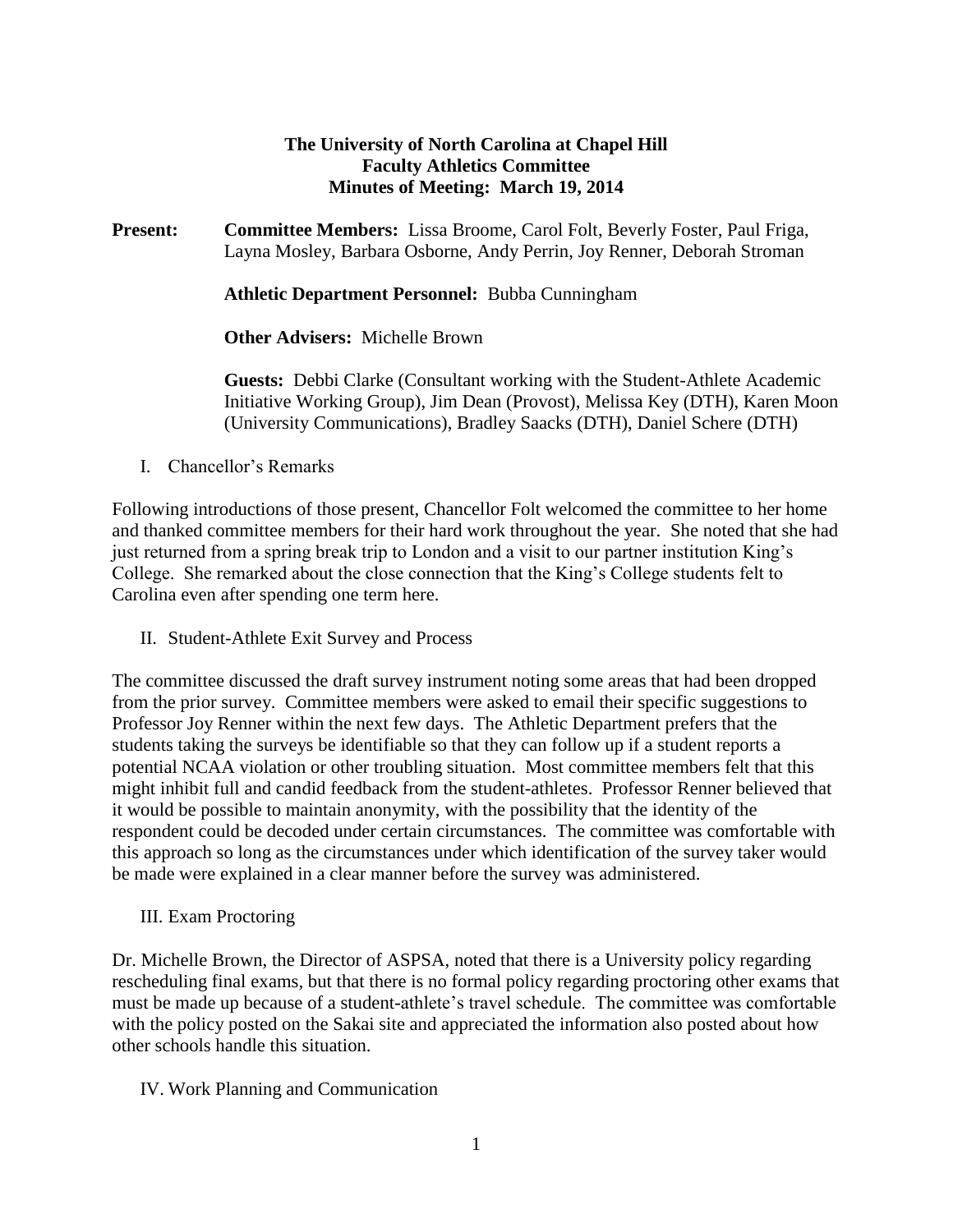There was extensive discussion about communications issues related to issues around the literacy levels of student-athletes. Chancellor Folt noted that Joel Curran who is now heading the Communications effort is still building out his team which will focus on internal communication, external communication, alumni communication, and spreading the word about the excellence in teaching and research at the University. His staff is currently working to develop a website that collects all the work that has been done related to student-athlete academic issues in an effort to be as transparent as possible. It is important to craft the right response rather than respond to everything in a rapid-fire fashion.

Provost Dean said that the reports from the external experts on the data that lead to claims about the reading levels of student-athletes would be released soon along with an executive summary of the three reports.

Provost Jim Dean addressed how the Working Group would interface with FAC. He noted that there was a substantial overlap in membership between the two groups. The Working Group is documenting the processes related to student-athletes and academics in 22 different areas. There is discussion of the current processes and also how those processes could be improved. He hopes that the Working Group will have drafts of half of the processes by the end of the academic year and could deliver that draft to FAC for discussion and review at one of its two half-day retreats in May. The Working Group will continue with the remaining processes (which should go faster because they are less central to the academic core) over the summer. Provost Dean said it would be good to get a fresh look at the work to date not only from FAC but also from other groups such as the Faculty Executive Committee. Provost Dean said he is very proud of the work that is being done and that it is being done with integrity, scrutiny, thoughtfulness, intelligence, and judgment.

Bubba Cunningham invited members of the committee to the student-athlete award event, The Rammy's, to be held on April 14 at 7:00 p.m. at Memorial Hall.

The meeting adjourned at 8:00 p.m.

Minutes respectfully submitted by Lissa Broome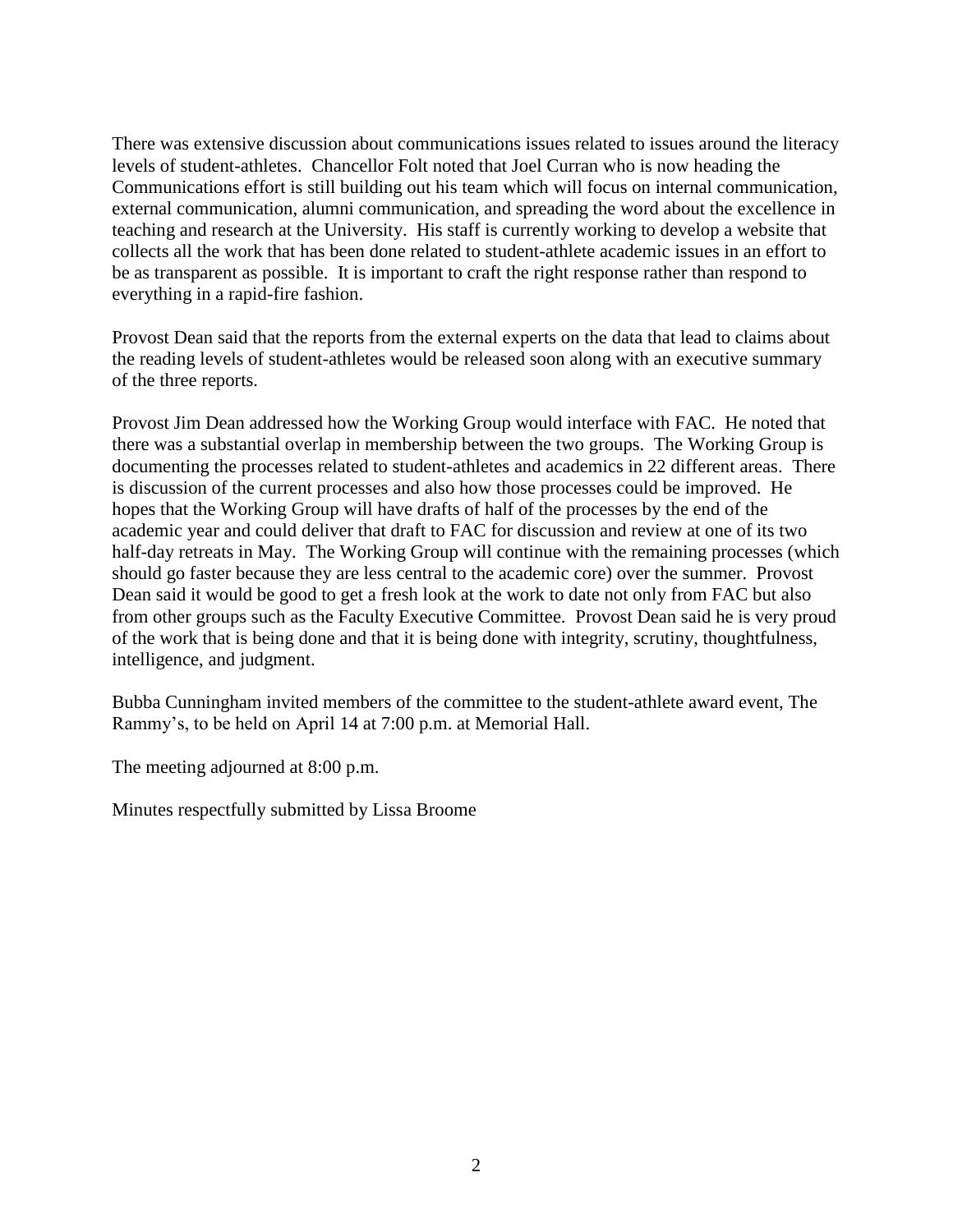## **PROCTORING POLICY AND PROCEDURES FOR STUDENT-ATHLETES**

**DRAFT** (revised 03/14/14)

#### **Guiding Principles:**

- Best option is to have the professor work out a solution directly with the student-athlete to make-up the exam before or after the travel conflict. The preference is that the professor, or his or her designee, proctors the exam and that the make-up is provided in his or her facility.
- It is the responsibility of the student-athlete to inform the professor that an exam will be missed and to work on the arrangements with the professor. The ASPSA counselor can provide assistance to the professor if he or she requests.
- ASPSA full-time staff members may proctor exams as long as the professor agrees to the arrangement and was presented with alternatives.
- Coaches and Athletics staff members are never allowed to proctor exams
- ASPSA full-time staff may proctor exams for student-athletes from other institutions.

### **ON-CAMPUS**: Make-up protocol on-campus, before or after the date of the exam

- The best option is to have the professor work out a solution directly with the studentathlete to make-up the exam on-campus, before or after the travel conflict. The preference is that the professor, or his or her designee, proctors the exam and that the make-up is provided in his or her facility.
- If the professor requests a proctor for the exam, the following are approved options:
	- a. ASPSA full-time staff member
	- b. Accessibility Resources and Services:
		- i. call main line (919) 962-8300
		- ii. Not an option during the final exam period
	- c. Arts and Sciences advisors: email [advisingforstudentathletesAAP@unc.edu](mailto:advisingforstudentathletesAAP@unc.edu)
	- d. Friday Center
		- i. Final exam period is fine. No weekend hours.
		- ii. Proctor hours available 8:30-4:30 (1:30 is the latest start time to allow for 3 hour for exams. Work with the office if the exam time is shorter to make arrangements.)
		- iii. UNC students must pay a \$15.00. Student pays at the University Cashier's and get reimbursed.
		- iv. Carol McDonnell, Student Services Manager, confirmed this is an option.
- The ASPSA counselor may assist with making the arrangements in the event the professor requests assistance.

#### **FINAL EXAM**: Make-up protocol during Final Exam Period

- The ASPSA counselor will assist the student-athletes by informing the respective College or Professional School of the conflict. The student-athlete must complete the UNC paperwork to request an "examination excuse".
- Once the "examination excuse" has been approved, the identified options are to be followed as any other exam.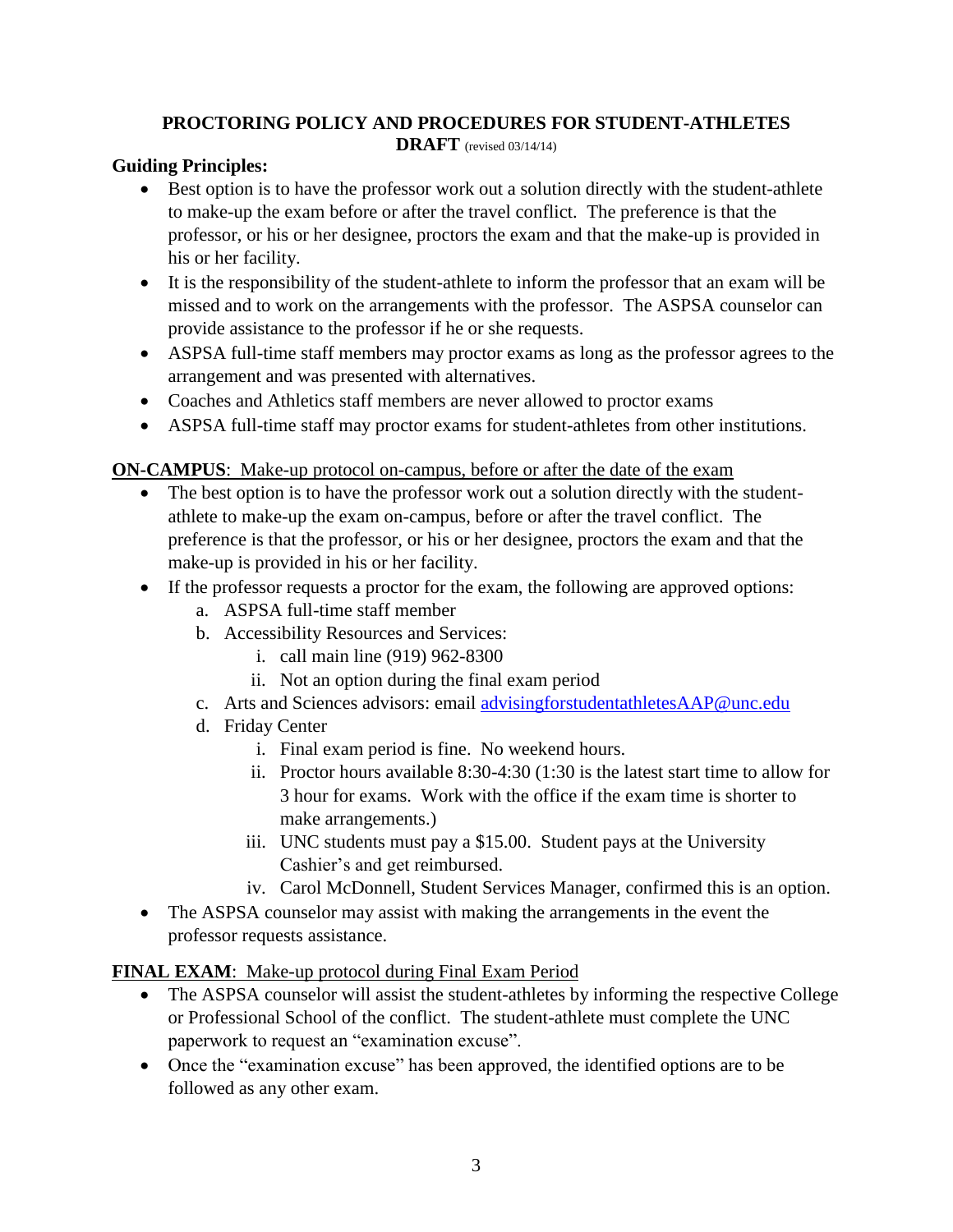#### **OFF-CAMPUS:** Make-up protocol on the road

- The ASPSA full-time staff member may proctor an exam off campus.
- ASPSA counselors can assist the student-athlete and professor in establishing a time and place to take the exam based upon travel schedule requirements. If the professor insists that the exam is given at the same exact time as the class exam, then arrangements must be made to coincide.
- If the professor would prefer to have someone other than the full-time ASPSA staff member proctor the exam, ASPSA counselors can assist the professor in contacting an academic professional at the host institution who agrees to proctor an exam. A list of academic professionals includes but is not limited to the FAR, athletic academic counselors through the student-athlete academic center, testing center, and disabilities services office. If there is no host institution, the ASPSA counselor can contact an academic professional from one of the other institutions at the competition or look at the nearest academic institution. Other option to consider: within the state of North Carolina search for a proctor on<http://online.northcarolina.edu/>
	- a. The on-site proctor should receive the test materials and instructions directly from professor (email, scan, fax, mail). However, if the professor requests assistance, the ASPSA counselor can assist the professor with this part of the process.
	- b. The on-site proctor administers the exam and returns the exam per professor instructions (email, scan, fax, mail). In some cases, the professor may not want his or her exam to be given to another institution. The professor can email the exam (password protected) to the proctor and the student-athlete can be given the password. Suggest the professor consider using SAKAI as an option if the professor can post the exam with limited access for the student-athlete.
	- c. If the professor has a hard copy exam that needs to be delivered or returned, the exam will be sealed by the professor or on-site proctor in an envelope and the individual will sign across the seal. The sealed exam will be handled by the ASPSA full-time staff member, coach, or support member for the rest of the journey. The student-athlete is not permitted to deliver the exam.
	- d. SAF funds may be used to cover the cost of FedEx to deliver the exam, cost to use the Testing facility at the institution, or cost of taxi that the student-athlete must take to get to the facility if no other means of transportation can be provided by the coaching staff. Receipts will be submitted to Compliance. [approved by Compliance, per NCAA ByLaw 16.3.1.1. and 16.11.1.9. (SAF funds)]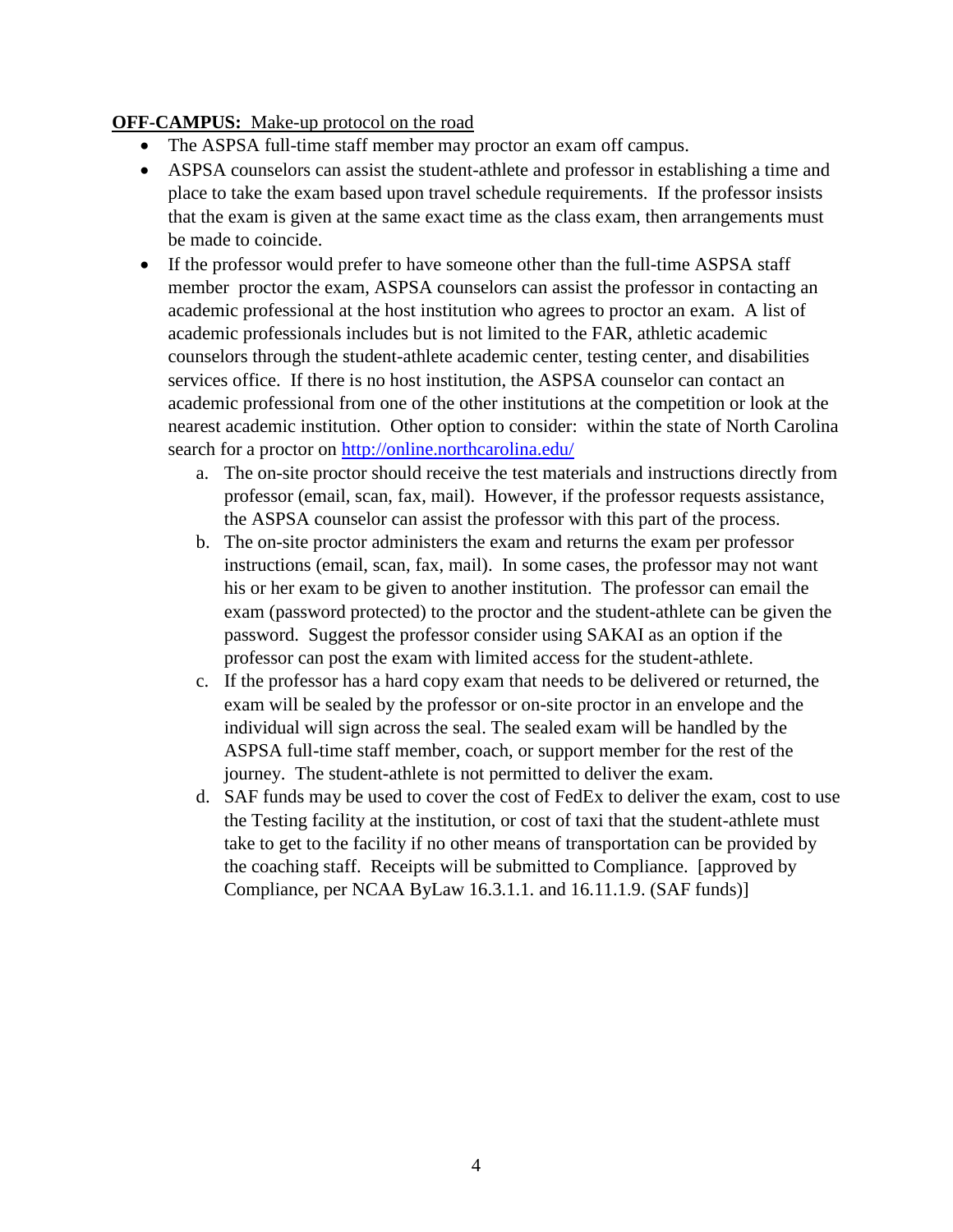# **Proctoring Exams for Student-Athletes during Travel**

## **ACC Institutions (9)**

**Duke University:** Student-Athlete Academic Support Services has no policy for proctoring exams. It is the professor's decision on whether to allow the student to make up the exam before or after travel.

**Wake Forest University:** Student-Athletes Services does not proctor any exams. The students must work with their professor to reschedule the exam. If the professor is unable to administer the rescheduled exam, then the Learning Assistance Center on campus will proctor the exam. **Clemson University:** Athletic Academic Services does not proctor any exams. The students

must reschedule with their professor.

**Florida State University:** Student-Athlete Services' academic counselors will proctor the exams. It is at the discretion of the professor on how the exam is proctored. When away for travel, they can have the exams proctored by the host university.

**Maryland University:** Academic Support & Career Development does not proctor any exams. The students must work with their professor to reschedule the exam.

**Notre Dame University:** Academic Services for Student-Athletes normally will proctor the exams before or after travel in their facilities. The academic counselors will also proctor the exams during travel. It is at the discretion of the professor on how the exam is proctored and returned.

**Virginia Tech University:** Student-Athlete Academic Support Services initially requires the student to reschedule the exam. If that is not an option, they will contact the athletic academic department at the host university to proctor the exam. If all previous options are exhausted, the last resort is for the academic counselor to travel with the team and proctor the exam.

**Boston College:** In the event a student-athlete must miss examinations due to athletics-related travel, Learning Resources for Student-Athletes (LRSA) will work with the affected faculty and student(s) to arrange reasonable accommodations. Professors, teaching assistants, or staff from LRSA may proctor the examination before or after the missed class. In some instances, a member of the Boston College Athletic Dept. accompanying a team during travel may proctor an examination for a student-athlete. LRSA and the Boston College Athletic Department (BCAD) Compliance Office coordinate and authorize this accommodation. (See attached policy) **Virginia University:** Academic Affairs' Academic Coordinators will proctor exams during travel. See attached policy for complete details.

## **Non-ACC Institutions (3)**

**Vanderbilt University:** Academic Support for Student-Athletes Proctoring Exams policy states: "On the rare occasion when it is mandated by the professor that a student-athlete take a test during travel, the Division of Academic Support will arrange for an Academic Counselor or the Associate Director for Student-Athletics accompanying the team to proctor the test; if that is not possible, the Division will arrange for the test to be proctored by a member of the Academic Support staff of the host school our team is visiting. Coaches and any personnel other than the Academic Counselor, Associate Director, or Academic Staff member from the host institution may not proctor exams."

**University of Kansas:** The Student-Athlete Support Services' Proctoring Exam policy states: "With the professor's approval, Student-Athlete Support Services staff members are available to serves as exam proctors while a team is traveling. Requests for the scheduling and coordination of "on the road" exams must be submitted as early in the semester as possible."